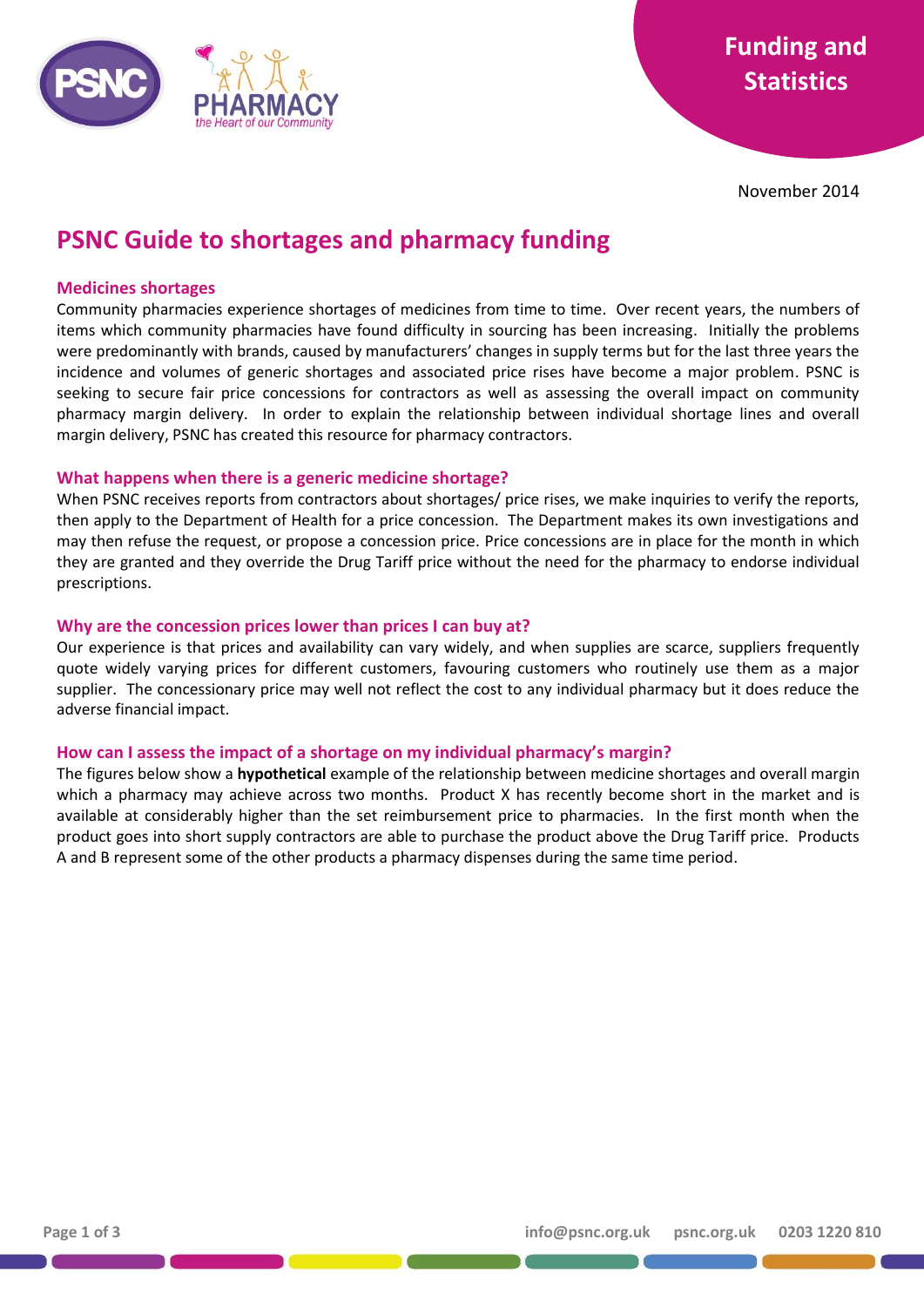

# **Figure 1 - Month 1 when product X first starts going short**

Product A is available to the pharmacy to purchase at significantly below the Drug Tariff price. Typical margin achieved is 35%.

Product B Product A £1000 @ 35% margin Product **X** £600 @ -16.5% margin

Product X is in shortage and the pharmacy is unable to purchase the product at the Drug Tariff price resulting in a negative margin of -16.5%.

Product B is available to the pharmacy at 25% below the Drug Tariff price leaving the pharmacy with 25% margin.

# Overall margin 19.5%

# **Figure 2: Month 2 when Product X has a price concession**



Analysing Figures 1 and 2, the average margin attained by the pharmacy across the example products is 21.25% during the two months when Product X was in short supply. Additionally whilst the margin for Product X has changed significantly from Month 1 to Month 2 from -16.5% to 0%, the overall impact on the pharmacy is a difference of 3.5% in overall margin between the two months.

The illustration demonstrates that where products are in short supply, and contractors are unable to purchase them at or below the Drug Tariff price, that margin achieved against other lines in the pharmacy should also be considered. Also, whilst margin may vary significantly for individual lines from month to month, the overall margin attained from month to month should be analysed when assessing the impact on your pharmacy business. Since margin fluctuates between items there will inevitably be some items with higher margins and some with lower margins however it is the average across the entire portfolio which should be assessed.

#### **Note: This example is for illustrative purposes only.**